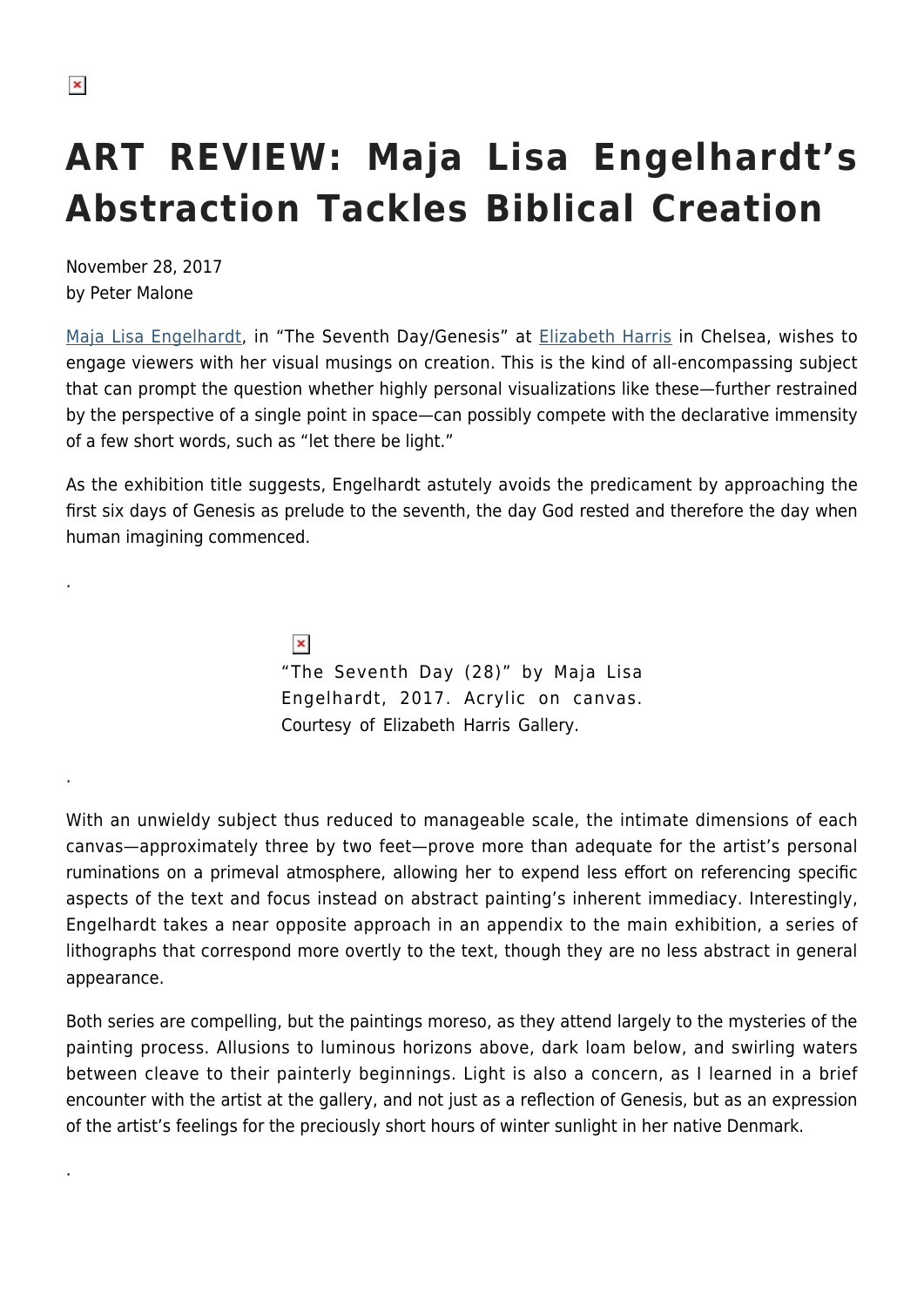```
\pmb{\times}
```
.

.

.

.

"The Seventh Day (30)" by Maja Lisa Engelhardt, 2017. Acrylic on canvas. Courtesy of Elizabeth Harris Gallery.

She spoke not only of her love for the effects of sunlight, but admiration for the artists of the late 19th century Skagen School, who were devoted to the strange light effects found north of the 55th parallel. One does not grasp the latter association immediately, as Engelhardt's imagery, at least in the "Seventh Day" series, appears closer in tone and feeling to the scumbled chaos of  $\mu_{\text{M}}$ . [Turner](https://www.william-turner.org/)'s storms than to [Peder Krøyer](https://en.wikipedia.org/wiki/Peder_Severin_Kr%C3%B8yer)'s twilight melancholy.

> $\pmb{\times}$ "The Seventh Day (18)" by Maja Lisa Engelhardt, 2017. Acrylic on canvas. Courtesy of Elizabeth Harris Gallery.

Presented in no particular order (every canvas in the series is titled Seventh Day) the density of the painted surfaces, with their apparent layering and reworking, holds one's attention to the artist's efforts to find a unified solution to each improvised composition. Consistent with abstract painting's vernacular, some canvases erupt into dramatic gestural assertions. For example, the extended process behind Seventh Day (15) seems to have concluded with a vertical slash of white thundering down the left side of the picture, its disruptive presence bringing closure to the image with the finality of a mic-drop.

The dense texture of Engelhardt's surface is modern, yet contains numerous passages in which lighter colors are applied over somber earth tones, lending much of the series a pre-modern look. Whether or not she initiates each canvas with a dark ground is difficult to determine. There are too many layers in the final image to permit the eye to explore that deeply. But her copious use of umbers overpainted with intense primaries creates a similar effect, an effect tempered here and there by clearly modernist references, like the Munch-inspired sky in Seventh Day (31), all of which raises the question of her puzzling choice of medium.

It is unusual to find a painter who prefers acrylics for a method that calls for heavy reworking. Slowdrying oil seems to me better suited to the surface abuse of enthusiastic revision. Engelhardt prefers the dried scarred look of a surface visited many times, a method that leaves so many changes visible that they read like a Joycean staccato of ends and beginnings—creation relived over and over.